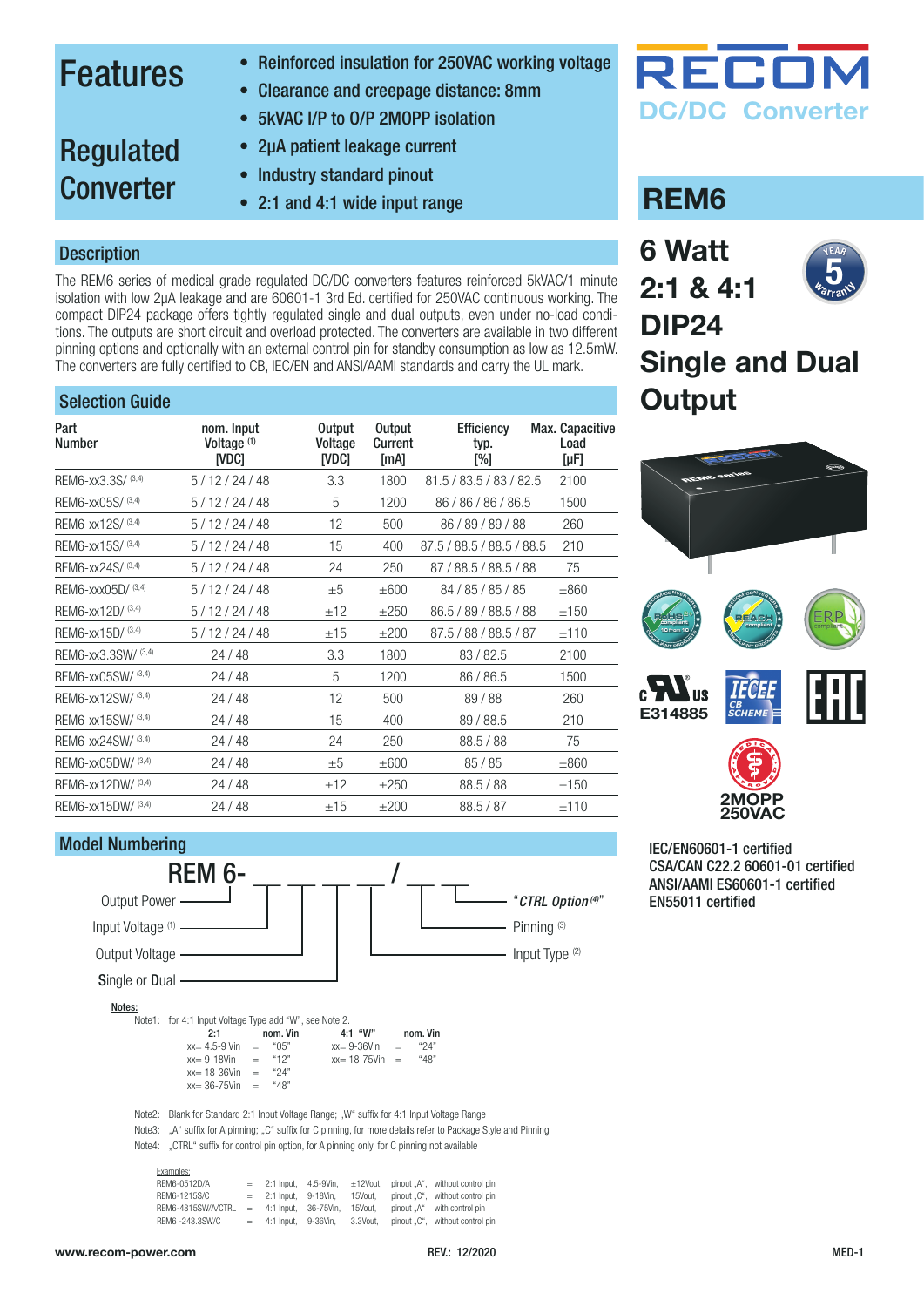# **REM6 Series**

#### Specifications (measured @ Ta= 25°C, nominal input voltage, full load and after warm-up)

| <b>BASIC CHARACTERISTICS</b>                  |                                                                             |                                                                                                       |                                |                               |                                            |
|-----------------------------------------------|-----------------------------------------------------------------------------|-------------------------------------------------------------------------------------------------------|--------------------------------|-------------------------------|--------------------------------------------|
| Parameter                                     |                                                                             | Condition                                                                                             | Min.                           | Typ.                          | Max.                                       |
| Absolute Maximum Input Voltage<br>(3sec max.) | 2:1 input                                                                   | 5Vin nom.<br>12Vin nom.<br>24Vin nom.<br>48Vin nom.<br>24Vin nom.                                     |                                |                               | 16VDC<br>25VDC<br>50VDC<br>100VDC<br>50VDC |
|                                               | 4:1 input                                                                   | 48Vin nom.                                                                                            |                                |                               | 100VDC                                     |
| Under Voltage Lockout                         | 2:1 input                                                                   | 5Vin nom.<br>12Vin nom.<br>24Vin nom.<br>48Vin nom.                                                   | 4VDC<br>8VDC<br>16VDC<br>33VDC |                               | 4.5VDC<br>9VDC<br>18VDC<br>36VDC           |
|                                               | 4:1 input                                                                   | 24Vin nom.                                                                                            | 8VDC                           |                               | 9VDC                                       |
|                                               |                                                                             | 48Vin nom.                                                                                            | 16VDC                          |                               | 18VDC                                      |
| Start-up Time                                 |                                                                             | constant resistive load, Power up or Remote ON/OFF                                                    |                                | 30ms                          |                                            |
| Remote ON/OFF<br>(referenced to -Vin Pin)     |                                                                             | DC-DC ON<br>DC-DC OFF                                                                                 |                                |                               | Open or 0-1.2VDC<br>2.2-12VDC              |
| Current of CTRL Pin                           |                                                                             |                                                                                                       | $-0.5mA$                       |                               | 1 <sub>m</sub> A                           |
| Remote OFF Input Current                      |                                                                             |                                                                                                       |                                | 2.5mA                         |                                            |
| Internal Operating Frequency                  |                                                                             |                                                                                                       | 225kHz                         | 250kHz                        | 275kHz                                     |
| Output Ripple and Noise<br>(20MHz BW limited) |                                                                             | 10µF/25V X7R MLCC for 3.3, 5Vout<br>10µF/25V X7R MLCC for 12, 15Vout<br>4.7µF/50V X7R MLCC for 24Vout |                                | 30mVp-p<br>40mVp-p<br>50mVp-p |                                            |
| Efficiency vs. Load                           |                                                                             | <b>REM6-1212D</b>                                                                                     |                                |                               |                                            |
|                                               | 100<br>90<br>80<br>70<br>Efficiency [%]<br>60<br>50<br>40<br>30<br>20<br>10 |                                                                                                       |                                |                               |                                            |

| <b>REGULATIONS</b>        |                                   |                  |                      |  |  |
|---------------------------|-----------------------------------|------------------|----------------------|--|--|
| Parameter                 | Condition                         | Type             | Value                |  |  |
| Output Accuracy           |                                   |                  | $\pm 1.0\%$          |  |  |
| Line Regulation           | low line to high line             | Single<br>Dual   | ±0.2%<br>$\pm 0.5\%$ |  |  |
| <b>Load Regulation</b>    | no load to full load              | Single<br>Dual   | 0.2%<br>1.0%         |  |  |
| <b>Cross Regulation</b>   | asymmetrical load 25% / Full Load | only Dual Output | ±5.0%                |  |  |
| <b>Transient Response</b> | 25% load step change              |                  | $250\mu s$           |  |  |

10 20 30 40 50 60 70 80 90 100 Load [%]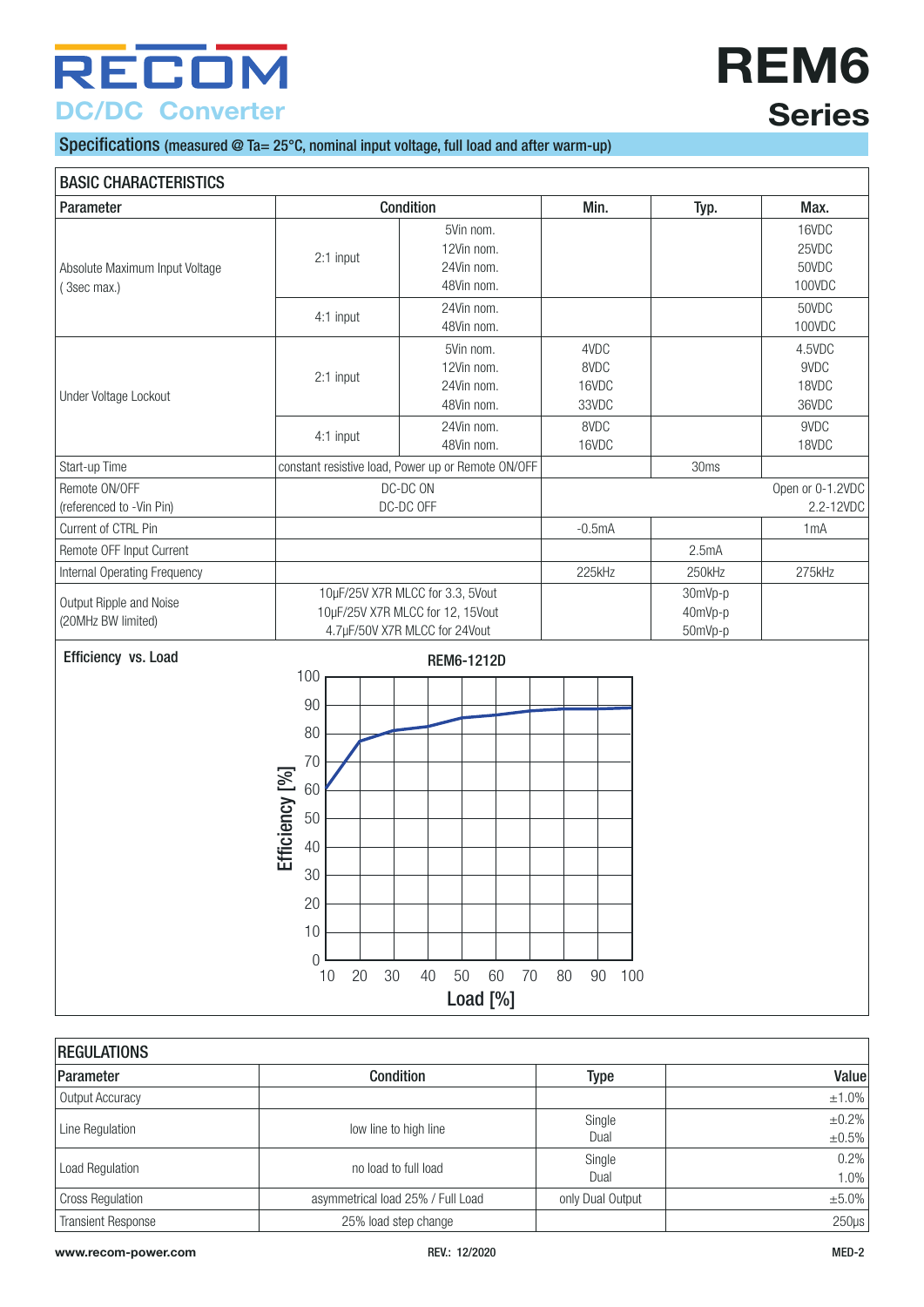# **REM6 Series**

### Specifications (measured @ Ta= 25°C, nominal input voltage, full load and after warm-up)

| <b>PROTECTIONS</b>                     |                                                                                                      |                               |                                                                         |                  |                                                                                                                                                                                                       |
|----------------------------------------|------------------------------------------------------------------------------------------------------|-------------------------------|-------------------------------------------------------------------------|------------------|-------------------------------------------------------------------------------------------------------------------------------------------------------------------------------------------------------|
| Parameter                              |                                                                                                      | <b>Condition</b>              | <b>Type</b>                                                             |                  | Value                                                                                                                                                                                                 |
| Short Circuit Protection (SCP)         |                                                                                                      |                               |                                                                         |                  | continuous, auto-recovery                                                                                                                                                                             |
| Over Load Protection (OLP)             |                                                                                                      | % of lout rated               |                                                                         |                  | Hiccup mode, 150% typ.                                                                                                                                                                                |
| Output Over Voltage Protection (OVP)   |                                                                                                      |                               | 3.3Vout<br>12Vout<br>Single<br>15Vout<br>24Vout<br>5Vout<br>Dual 12Vout | 5Vout            | 3.7VDC min. / 5VDC max.<br>5.6VDC min. / 7VDC max.<br>13.5VDC min. / 16VDC max.<br>18.3VDC min. / 22VDC max.<br>29.1VDC min. / 34.5VDC max.<br>5.6VDC min. / 7VDC max.<br>13.5VDC min. / 18.2VDC max. |
| <b>Isolation Voltage</b>               |                                                                                                      | I/P to O/P<br>working voltage | 15Vout                                                                  |                  | 17VDC min. / 22VDC max.<br>5kVAC / 1 minute<br>250VAC / continuous                                                                                                                                    |
| <b>Isolation Capacitance</b>           |                                                                                                      |                               |                                                                         |                  | 12pF typ. / 17pF max.                                                                                                                                                                                 |
| Leakage Current                        |                                                                                                      | 240VAC, 60Hz                  |                                                                         |                  | $2\mu A$                                                                                                                                                                                              |
| <b>Insulation Grade</b>                |                                                                                                      |                               |                                                                         |                  | reinforced                                                                                                                                                                                            |
| Means of Protection                    |                                                                                                      |                               |                                                                         |                  | 2MOPP                                                                                                                                                                                                 |
| Medical Device Classification          |                                                                                                      |                               |                                                                         |                  | built-in power supply                                                                                                                                                                                 |
| Internal Clearance and Creepage        |                                                                                                      | I/P to O/P                    |                                                                         |                  | $\geq$ 8mm                                                                                                                                                                                            |
| <b>External Clearance and Creepage</b> |                                                                                                      | $I/P$ to $O/P$                | "C" Pinning<br>"A" Pinning                                              |                  | $>19.72$ mm<br>$>14.64$ mm                                                                                                                                                                            |
| Notes:                                 |                                                                                                      |                               |                                                                         |                  |                                                                                                                                                                                                       |
| Note5:                                 | This Power module is not internally fused. A input line fuse must be always used<br>Recomended Fuse: |                               |                                                                         |                  |                                                                                                                                                                                                       |
|                                        | 2:1 Input Voltage                                                                                    | Fuse (slow blow)              | 4:1 Input Voltage                                                       | Fuse (slow blow) |                                                                                                                                                                                                       |
|                                        | 5V                                                                                                   | T <sub>2.5</sub> A            | <b>24V</b>                                                              | T1.25A           |                                                                                                                                                                                                       |
|                                        | 12V                                                                                                  | T1.25A                        | 48V                                                                     | T0.63A           |                                                                                                                                                                                                       |
|                                        | 24V                                                                                                  | T0.63A                        |                                                                         |                  |                                                                                                                                                                                                       |
|                                        | 48V                                                                                                  | T0.315A                       |                                                                         |                  |                                                                                                                                                                                                       |

| <b>ENVIRONMENTAL</b>                                                |                                  |                 |                                                                        |  |  |  |
|---------------------------------------------------------------------|----------------------------------|-----------------|------------------------------------------------------------------------|--|--|--|
| Parameter                                                           | <b>Condition</b>                 |                 | Value                                                                  |  |  |  |
| Maximum Case Temperature Range<br>Maximum Ambient Temperature Range |                                  |                 | $-40^{\circ}$ C to $+105^{\circ}$ C<br>see "Thermal Calculation" below |  |  |  |
| <b>Temperature Coefficient</b>                                      |                                  |                 | $0.02\%$ /K typ.                                                       |  |  |  |
| Thermal Impedance                                                   | natural convection 0.1m/s        |                 | <b>18K/W</b>                                                           |  |  |  |
| Operating Altitude                                                  |                                  |                 | 5000m                                                                  |  |  |  |
| Operating Humidity                                                  | non-condensing                   |                 | 5% - 95% RH max.                                                       |  |  |  |
| <b>Pollution Degree</b>                                             |                                  |                 | PD <sub>2</sub>                                                        |  |  |  |
| <b>MTBF</b>                                                         | according to MIL-HDBK-217F, G.B. | $+25^{\circ}$ C | $4718 \times 103$ hours                                                |  |  |  |
| <b>Thermal Shock</b>                                                |                                  |                 | according to MIL-STD-810F standard                                     |  |  |  |
| Vibration                                                           |                                  |                 | according to MIL-STD-810F standard                                     |  |  |  |
|                                                                     |                                  |                 |                                                                        |  |  |  |

continued on next page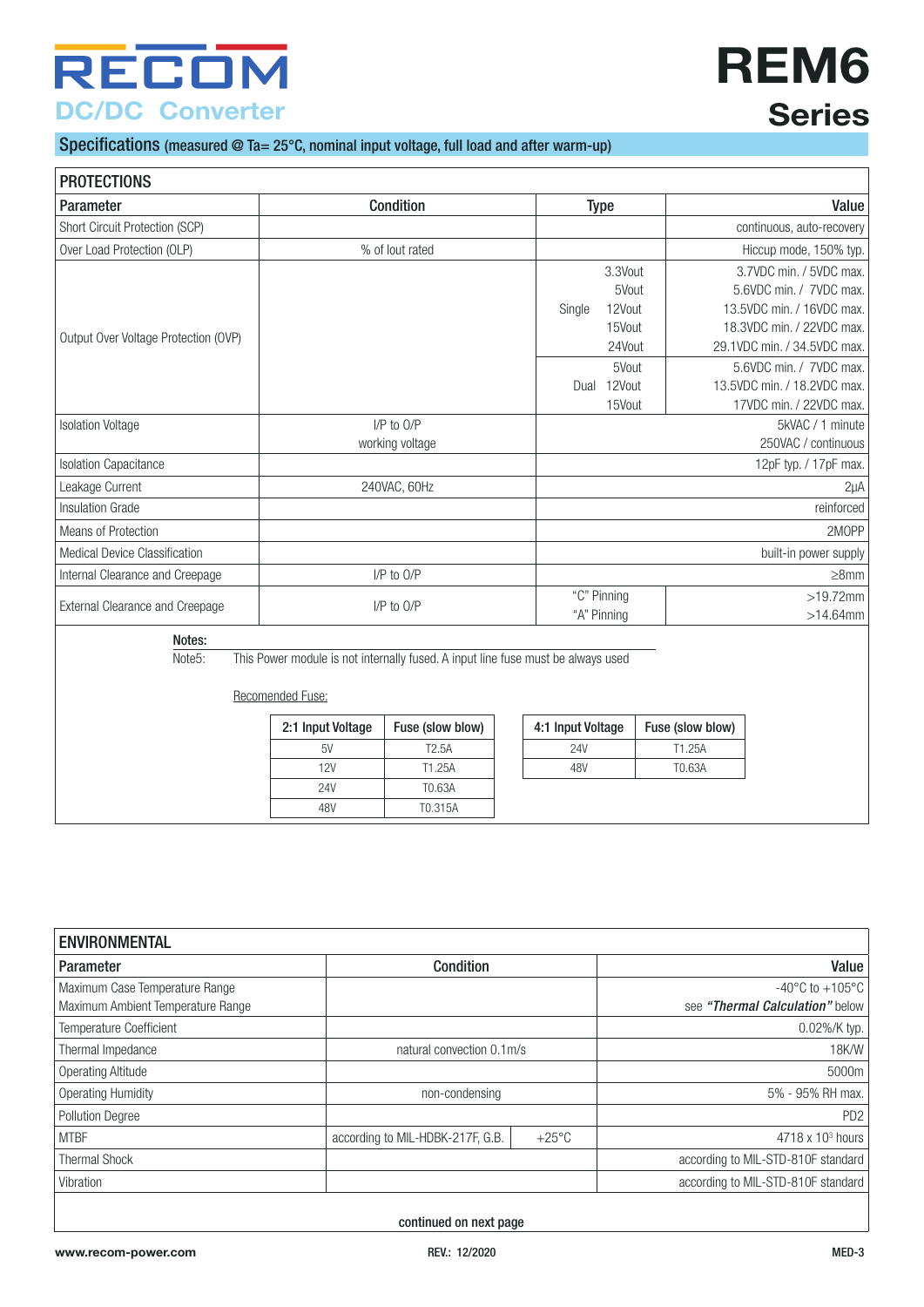# **REM6 Series**

#### Specifications (measured @ Ta= 25°C, nominal input voltage, full load and after warm-up)

<span id="page-3-0"></span>**Thermal Calculation** 

$$
\eta_{\text{set}} = \eta_{\text{full load}} \times f_{\eta}
$$
\n
$$
P_{\text{diss}} = \left[ \frac{P_{\text{out set}}}{\eta_{\text{set}}} \right] - P_{\text{out set}}
$$
\n
$$
T_{\text{over}} = R_{\text{th}} \times P_{\text{diss}}
$$

$$
T_{amb} = T_{case} - T_{over}
$$

 $T_{\text{case}}$  = baseplate temperature  $[°C]$ Tover = temperature losses [°C]  $\begin{array}{lll} \mathsf{T}_{\rm amb} & = \text{ambient temperature} & \mbox{ [^{\circ}C]} \\ \mathsf{P}_{\rm out\, nom.} & = \text{nom.~output~power} & \mbox{ [W]} \end{array}$  $P_{\text{out nom.}}$  = nom. output power [W]<br>  $P_{\text{out post}}$  = output power set [W]  $P_{\text{out set}}$  = output power set [W]<br>  $P_{\text{diss}}$  = internal losses [W]  $P_{\text{diss}}$  = internal losses [W]<br>  $P_{\text{diss}}$  = thermal impedance [K/V  $=$  thermal impedance  $[K/W]$  $\eta_{\text{set}}$  = efficiency set [%]  $\boldsymbol{\eta}_{\text{\tiny full load}} \qquad = \text{efficiency} \oslash \text{\small full load} \qquad \text{\small [%]}$  $=$  efficiency factor  $[$ ]

Efficiency Factor []

Efficiency Factor []

0.0

0.2

0.4

0.6

0.8

1.2

 $f_n$ 

1.0

Load [%]

0 10 20 30 40 50 60 70 80 90 100

#### Efficiency Crosstable (%) @ full Load Efficiency Factor vs. Load

|                |            | <b>Input Voltage</b> |      |      |      |            |      |  |  |
|----------------|------------|----------------------|------|------|------|------------|------|--|--|
|                |            | 5                    | 12   | 24   | 48   | <b>24W</b> | 48W  |  |  |
|                | 3.3S       | 81.5                 | 83.5 | 83   | 82.5 | 83         | 82.5 |  |  |
|                | 05S        | 86                   | 86   | 86   | 86.5 | 86         | 86.5 |  |  |
|                | <b>12S</b> | 86                   | 89   | 89   | 88   | 89         | 88   |  |  |
| Output Voltage | <b>15S</b> | 87.5                 | 88.5 | 89   | 88.5 | 89         | 88.5 |  |  |
|                | <b>24S</b> | 87                   | 88.5 | 88.5 | 88   | 88.5       | 88   |  |  |
|                | 05D        | 84                   | 85   | 85   | 85   | 85         | 85   |  |  |
|                | 12D        | 86.5                 | 89   | 88.5 | 88   | 88.5       | 88   |  |  |
|                | 15D        | 87.5                 | 88   | 88.5 | 87   | 88.5       | 87   |  |  |

#### Practical Example:

Take the REM6-1212D with 12V Input Voltage, 50% load. What is the maximum ambient operating temperature?

| $\mathsf{T}_\text{case}$  | $= 105^{\circ}C$      | $\eta_{\text{set}} = 89 \times 0.96$ 85.44%                    |
|---------------------------|-----------------------|----------------------------------------------------------------|
| $P_{\text{out nom.}}$     | $= 6W$                |                                                                |
| $P_{\text{out set}}$      | $= 6 \times 0.5 = 3W$ | $P_{\text{diss}} = \left  \frac{3}{0.854} \right  - 3 = 0.51W$ |
| $R_{\rm th}$              | $=18$ K/W             |                                                                |
| $\eta_{\text{full load}}$ | $= 89\%$ (Crosstable) | $T_{over} = 18 \times 0.51 = +9.2$ °C                          |
| $f_n$                     | $= 0.96$ (Graph)      |                                                                |
|                           |                       | $T_{amb}$ = 105 - 9.2 = $\pm$ <b>95.8°C</b>                    |

| <b>SAFETY AND CERTIFICATIONS</b>                                                                       |                             |                                                          |  |  |  |
|--------------------------------------------------------------------------------------------------------|-----------------------------|----------------------------------------------------------|--|--|--|
| Certificate Type (Safety)                                                                              | <b>Report / File Number</b> | <b>Standard</b>                                          |  |  |  |
| Medical Electric Equipment, General Requirements for Safety and Essential Perfor-<br>mance             | E314885-A6-CB-1             | CAN/CSA-C22.2 No. 60601-1:08<br>ANSI/AAMI ES60601-1:2005 |  |  |  |
| Medical Electric Equipment, General Requirements for Safety and Essential Perfor-<br>mance (CB Scheme) | E314885-A6-CB-1             | IEC60601-1:2005 + C2:2007 3rd Edition<br>EN60601-1:2006  |  |  |  |
| EAC                                                                                                    | RU-AT.49.09571              | TP TC 004/2011 TP TC 004/2011                            |  |  |  |
| $RoHS2+$                                                                                               |                             | RoHS-2011/65/EU + AM-2015/863                            |  |  |  |

continued on next page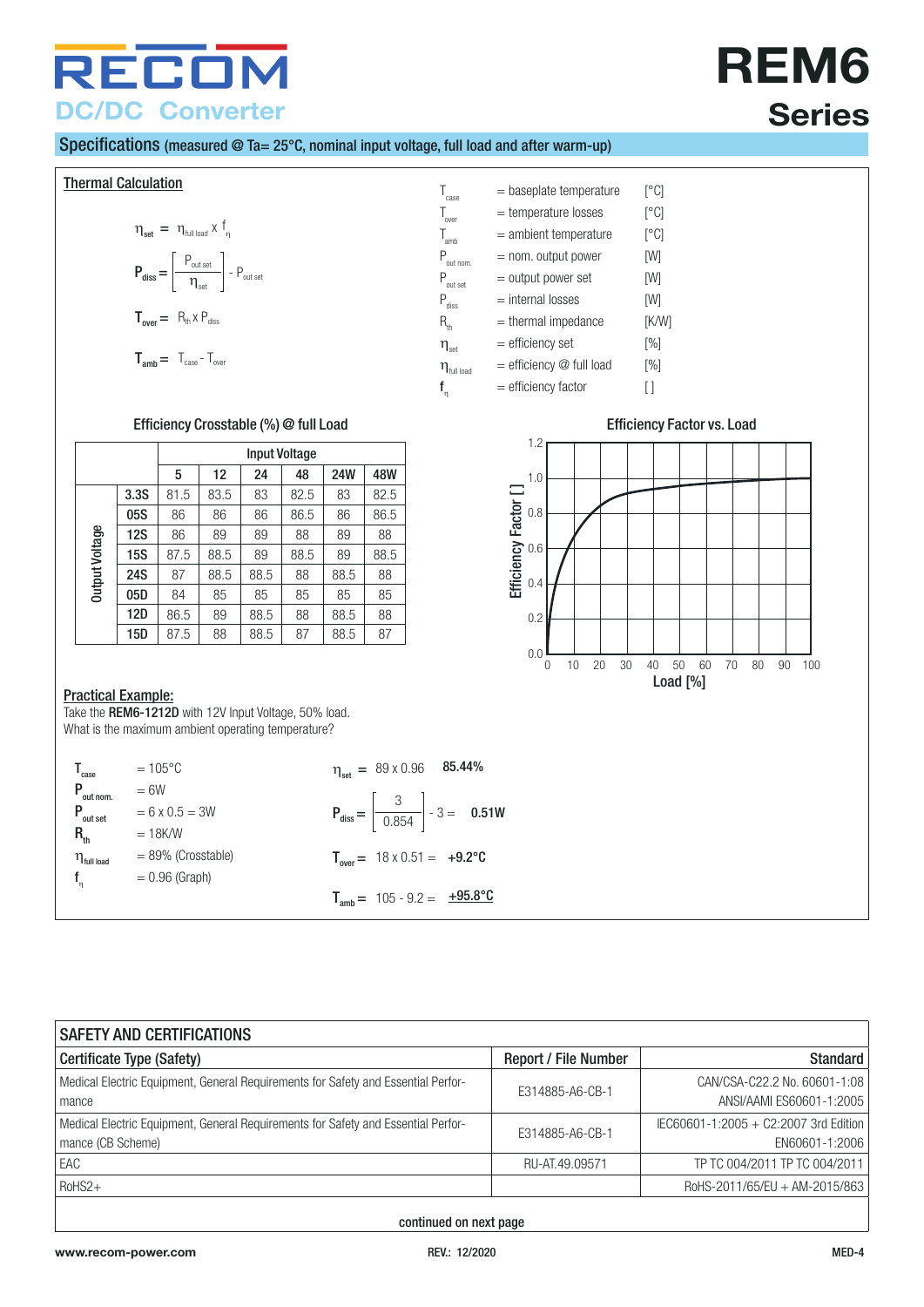## **REM6 Series**

#### Specifications (measured @ Ta= 25°C, nominal input voltage, full load and after warm-up)

| Certificate Type (Others)                                                                                                                                                                 | <b>Conditions</b>                                      | Standard / Criterion               |
|-------------------------------------------------------------------------------------------------------------------------------------------------------------------------------------------|--------------------------------------------------------|------------------------------------|
| Medical electrical equipment - Part 1-2: General requirements for basic safety and essential<br>performance - Collateral standard: Electromagnetic compatibility - Requirements and tests |                                                        | EN60601-1-2:2015                   |
| Industrial, scientific and medical equipment - Radio frequency disturbance character-<br>istics - Limits and methods of measurement (7)                                                   |                                                        | EN55011:2009 + A1:2010 Class A & B |
| ESD Electrostatic discharge immunity test                                                                                                                                                 | Air $\pm$ 15kV; Contact $\pm$ 8kV                      | EN61000-4-2:2008                   |
| Radiated, radio-frequency, electromagnetic field immunity test                                                                                                                            | 10V/m (80-2500MHz)<br>27V/m (385MHz)<br>28V/m (450MHz) | $EN61000 - 4 - 3:2006 + A2:2010$   |
| Fast Transient and Burst Immunity (6)                                                                                                                                                     | DC Port: $\pm 2kV$                                     | EN61000-4-4:2012                   |
| Surge Immunity <sup>(6)</sup>                                                                                                                                                             | DC Port: $\pm$ 2kV                                     | EN61000-4-5:2005                   |
| Immunity to conducted disturbances, induced by radio-frequency fields                                                                                                                     | 6Vr.m.s                                                | EN61000-4-6:2013                   |
| Power Frequency Magnetic Field                                                                                                                                                            | 30A/m                                                  | EN61000-4-8:2009                   |

#### Notes:

| Note <sub>6</sub> : | An external input filter capacitor is required if the model has to meet EN61000-4-4 or/and EN61000-4-5        |              |                                                                    |  |  |
|---------------------|---------------------------------------------------------------------------------------------------------------|--------------|--------------------------------------------------------------------|--|--|
|                     | Recommended components:                                                                                       | 5Vin         | aluminium capacitor (Nippon Chemi-con KY series, 1000µF/25V) and a |  |  |
|                     |                                                                                                               |              | reverse diode (Vishay V10P45) to connect in parallel               |  |  |
|                     |                                                                                                               | 12Vin. 24Vin | aluminium capacitor (Nippon Chemi-con KY series, 470uF/50V)        |  |  |
|                     |                                                                                                               | 48Vin        | aluminium capacitor (Nippon Chemi-con KY series, 330µF/100V)       |  |  |
| Note7:              | The whole REM6 series can meet EMI Class A with no external filter. And Class B only with external components |              |                                                                    |  |  |

### EMC Filter Suggestion for Class B  $^{\scriptscriptstyle{(8)}}$



| <b>MODEL</b>                     | $C1^{(8)}$      | $C2^{(8)}$     | $11^{(8)}$ |
|----------------------------------|-----------------|----------------|------------|
| REM6-05xxS D                     | 22µF/16V MLCC   | 22µF/16V MLCC  | 137µH CMC  |
| REM6-12xxS D<br>REM6-24xxS D(/W) | 4.7µF/50V MLCC  | 4.7µF/50V MLCC | 227µH CMC  |
| REM6-48xxS D(/W)                 | 2.2uF/100V MLCC | 1µF/100V MLCC  | 419µH CMC  |
|                                  |                 |                |            |

Notes:

Note8: The component values can be adapted according to customer´s application

| DIMENSION and PHYSICAL CHARACTERISTICS |         |                                        |  |  |
|----------------------------------------|---------|----------------------------------------|--|--|
| Parameter                              | Type    | Value                                  |  |  |
|                                        | case    | non-conductive black plastic (UL94-V2) |  |  |
| Material                               | PCB     | FR4 (UL94-V1)                          |  |  |
|                                        | potting | silicone (UL94-V0)                     |  |  |
| Dimension (LxWxH)                      |         | 31.80 x 20.30 x 10.40mm                |  |  |
| Weight                                 |         | 14g                                    |  |  |
|                                        |         |                                        |  |  |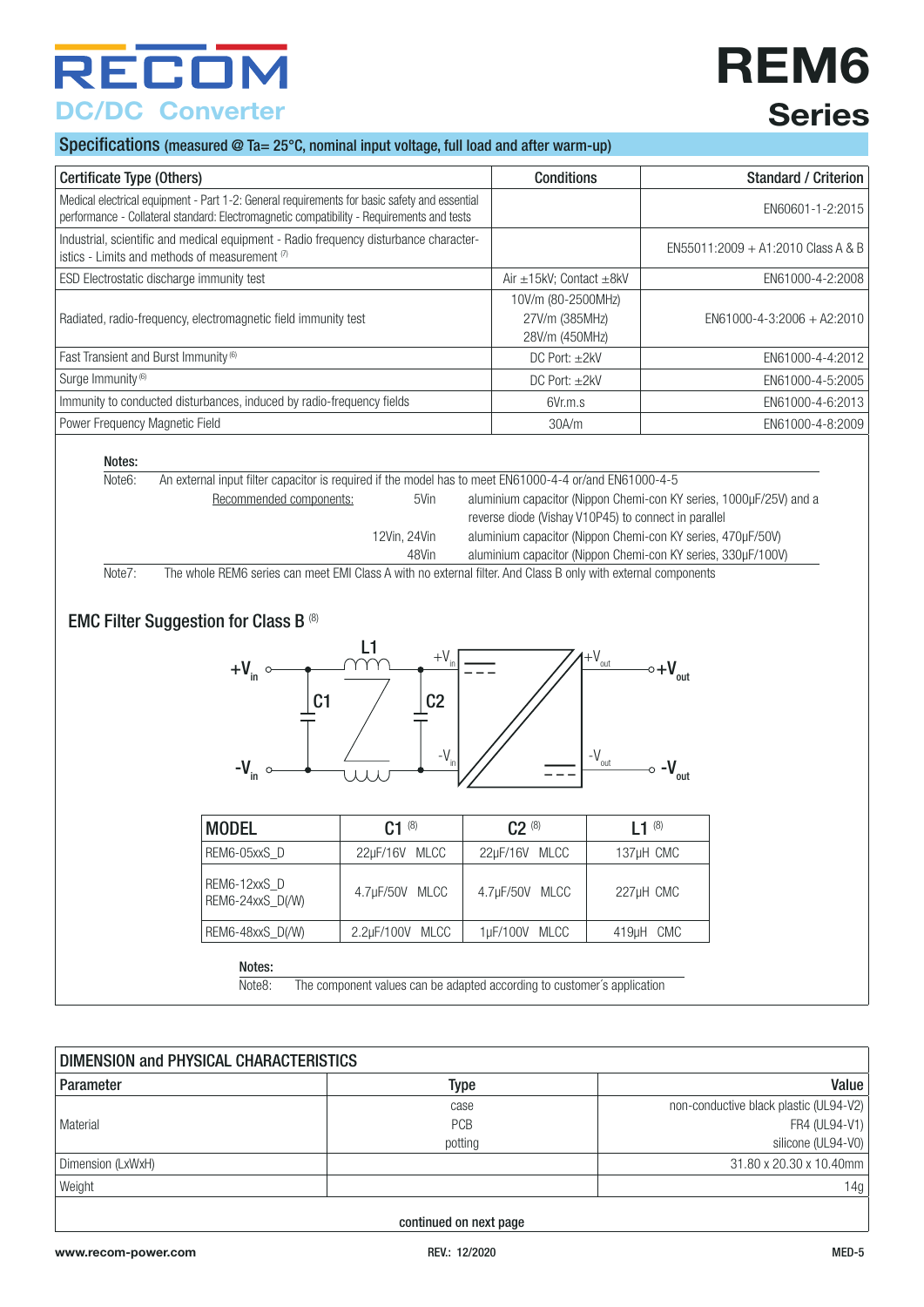

#### Specifications (measured @ Ta= 25°C, nominal input voltage, full load and after warm-up)

#### Dimension Drawing (mm)

"A" Pinning (Standard)









#### creepage= 8mm min. Recommended Footprint Details





**Series**

**REM6**

#### <span id="page-5-0"></span>Pin Connections

| Pin #                               | Single  | Dual     |  |
|-------------------------------------|---------|----------|--|
|                                     | CTRL*   | CTRL*    |  |
| 2                                   | -Vin    | -Vin     |  |
| 11                                  | ΝC      | -Vout    |  |
| 14                                  | +Vout   | $+$ Vout |  |
| 16                                  | -Vout   | Com      |  |
| 22                                  | $+V$ in | $+V$ in  |  |
| 23                                  | $+V$ in | $+V$ in  |  |
| * If the CTRL option is not chosen, |         |          |  |

Pin 1 will be absent

NC= not connected Tolerance:  $xx.x = \pm 0.5$ mm  $xx.xx=+0.25mm$ 

\*A minimum of 8mm clearance and creepage is required between primary and secondary circuit to meet 2MOPP under IEC60601-1. No copper traces and/or components are allowed in this area if 2MOPP is required.

#### "C" Pinning